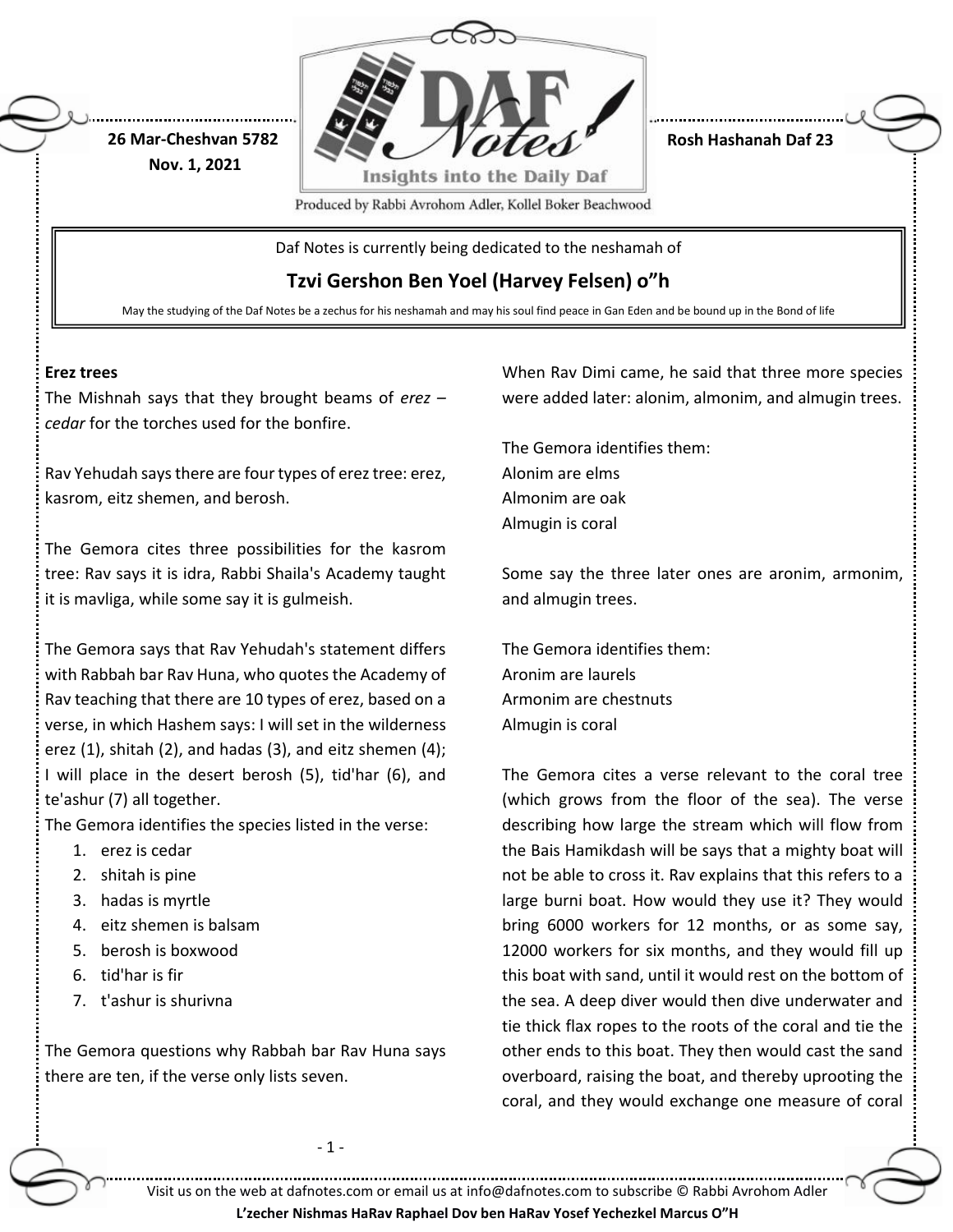

for two measures of silver. There were three ports, two in Aramean territory and one in Persian territory. From those in the Aramean territory, they would bring up coral, while from the one in the Persian territory, they would bring up pearls, and it was called the Port of the Kingdom.

Rabbi Yochanan says that for every tree that the gentiles took from Jerusalem, the Holy One, Blessed be He, will return another one to the Jews in the future, as the verse states: I will place in the wilderness cedar, pine. And the word 'wilderness' means nothing but Jerusalem, as it is stated: Zion has become a wilderness etc.

Rabbi Yochanan also says that one who learns Torah but does not teach it [to others] is like a myrtle tree in the wilderness.<sup>1</sup> Some cite him saying that one who learns Torah and teaches it in a place where there are no other Torah scholars - is like a myrtle tree in the wilderness, which is especially precious.<sup>2</sup>

And Rabbi Yochanan also said: Woe is to the idolaters (who have persecuted the Jews), for there is no recourse (for their actions). $3$  As it is stated: In place of copper I will bring gold, and in place of iron I will bring silver, and in place of wood  $-$  copper, and in place of stones - iron. But in place of Rabbi Akiva and his colleagues, what can be brought (in place of them)?<sup>4</sup> And regarding them it is said: Though I will cleanse [the nations of their other sins], but for the blood [of the Jewish people], I will not cleanse them. (23a2 – 23a3)

<sup>1</sup> Where no one can partake of its pleasant smell.

 $\overline{a}$ 

The Mishnah had stated: And at which points did they light the torches? Etc. and from Beis Baltin [they did not move from there, but went on waving back and forth and up and down until he saw the whole of the Diaspora before him like one bonfire].

What is Beis Baltin? Rav identifies it as Biram.<sup>5</sup> What is the Diaspora? Rav Yosef identifies this as Pumpedisa. What does it mean like a bonfire? A Tanna taught the following Baraisa: Each individual [in the Diaspora] would light a torch on his roof (creating the effect of a big bonfire throughout the region).

The Gemora cites a Baraisa: Rabbi Shimon ben Elazar lists more stations: Charim, Chayar, Geder, and its environs. Some say these were along the route listed in the Mishnah, while others say that there were on the other side of Eretz Yisroel, and that one authority [the Mishnah] reckons the places on one side, and the other reckons the places on the other.

Rabbi Yochanan says that the distance between each station (listed in the Mishnah) is eight parsa'os. How much is the total distance? Thirty-two parsa'os. – But surely the distance we observe today is larger? Abaye says that (after the Bais Hamikdash was destroyed) the roads were obstructed (making trips longer), as it is written: Therefore, behold, I will hedge your road with thorns. Rav Nachman bar Yitzchak supports it from the following verse: He twisted my paths. (23a3 – 23b1)

MISHNAH: There was a big courtyard in Jerusalem, named Beis Yazek, where the witnesses testifying to the

<sup>2</sup> On account of its scarcity.

<sup>&</sup>lt;sup>3</sup> As that which they have destroyed is irreplaceable.

<sup>4</sup> Although Hashem says that He will replace all the material taken from Yerushalayim with superior material (gold for

copper, silver for iron, copper for wood, and iron for stone), there is no replacement for Rabbi Akiva and his fellow martyrs. <sup>5</sup> A place at the extremity of Eretz Yisroel, the point closest to Babylonia.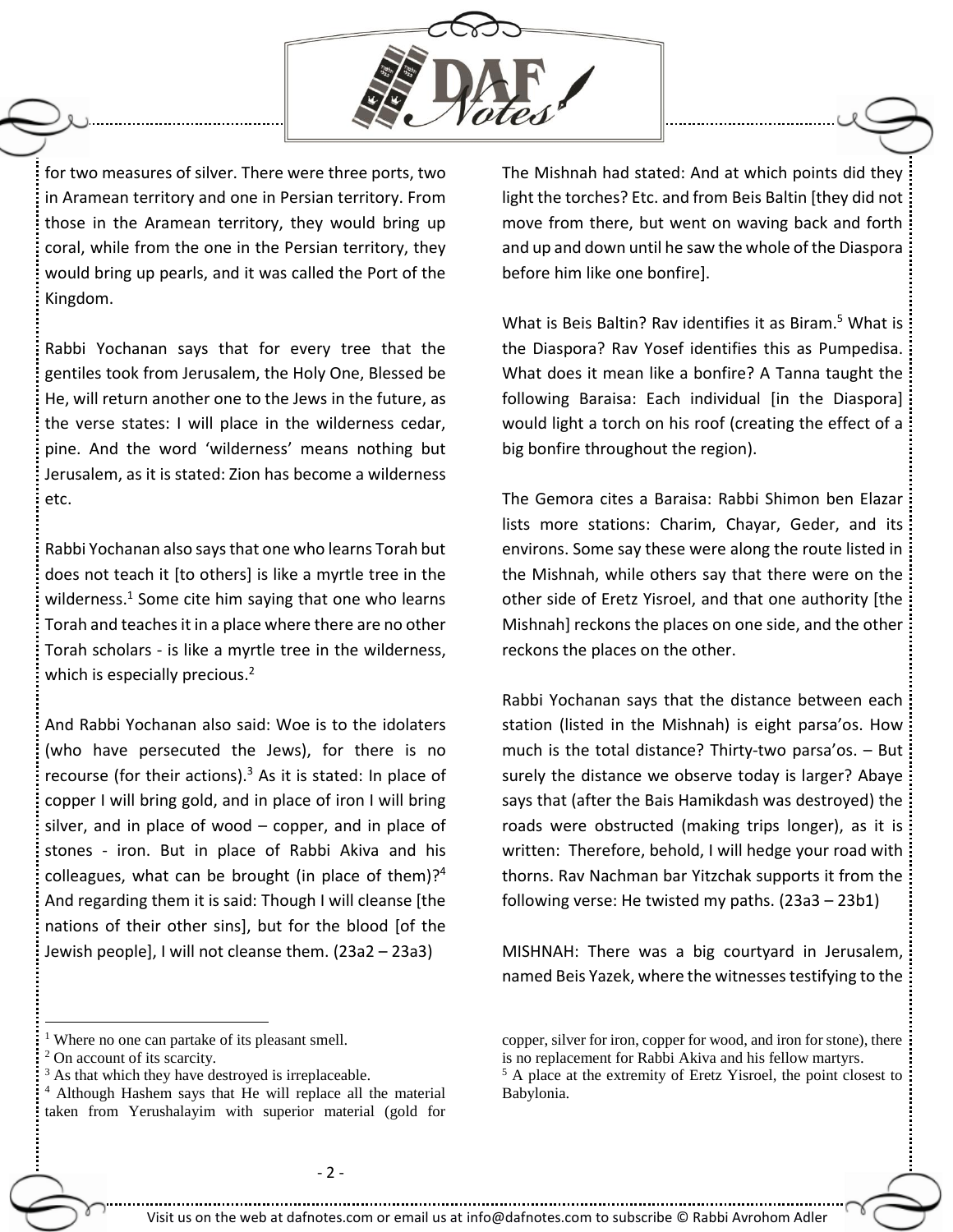

new moon would all gather, and Beis din would examine them there. They provided large meals for them, to encourage them to come. Originally, witnesses who arrived (on Shabbos from outside the techum, and could not move from there) did not move from there the whole day. Rabban Gamliel the Elder instituted that they may walk 2000 amos in each direction. And not only for these, but he instituted the same rule for a midwife who came to help a mother deliver a baby, or for someone who came to help save people from a fire, an attacking militia, an overflowing river, or a collapsing building. They are regarded like the people in the city, and they may walk 2000 amos in every direction. (23b1 – 23b2)

The Gemora inquires: Was the courtyard Beis Ya'azek that we have learned in the Mishnah, or was it Beis Yazek that we have learned in the Mishnah? Was it Beis Ya'azek that we have learned in the Mishnah, as a positive expression, for it is written: *vaye'azkaihu – and he fenced it in and cleared it of stones*, or was it Beis Yazek that we have learned in the Mishnah, as an expression of discomfort, as it is written: *zikim – and he has been bound in chains*?

Abaye attempts to resolve this from the Mishnah's statement that they provided large meals to encourage people to come, implying that this location had a positive association. The Gemora deflects this, saying that it may have had both positive and negative associations.<sup>6</sup> (23b2)

MISHNAH: How would they examine the witnesses? The pair that arrived first  $-$  they would examine first, and with each pair, they would first bring in the more

 $\overline{a}$ 

senior witness, and they would say to him: How did you see the moon?

- 1. Did you see it in front of the sun or behind the sun?
- 2. To the sun's north or south?
- 3. How high [in the sky] was it?
- 4. Which direction was it facing?
- 5. How wide was it?

If he said it was in front of the sun, his testimony was meaningless.<sup>7</sup>

Afterwards they would bring in the second one, and examine him as well. If their words were found to be consistent, their testimony was accepted. They would ask all the other witnesses the main points, not because they were necessary, but to ensure that they didn't leave feeling that they came in vain, to encourage them to return on other months. (23b2 – 23b3)

## **In front of the sun**

The Gemora asks: How were the first two questions different (s the new moon always appears towards sunset in the west)? Therefore, before or after the sun seems to mean to the north or south of it (as the sun travels in the west from south to north).

Abaye explains that the first question was whether the indentation of the moon was facing towards or away from the sun. If he said that it was facing towards it, his testimony was rejected, since Rabbi Yochanan said: what is the meaning of that which is written: Dominion and dread are with Him; He makes peace in His abode? Hashem ensures that the sun never faces the concavity of the moon, nor the concavity of the rainbow. The sun never faces the concavity of the moon, since that would

<sup>6</sup> They were served great feasts there, so it was enjoyable; on the other hand, they were confined there, and this caused them great discomfort.

 $<sup>7</sup>$  As the new moon always trails behind the sun in its path across</sup> the sky.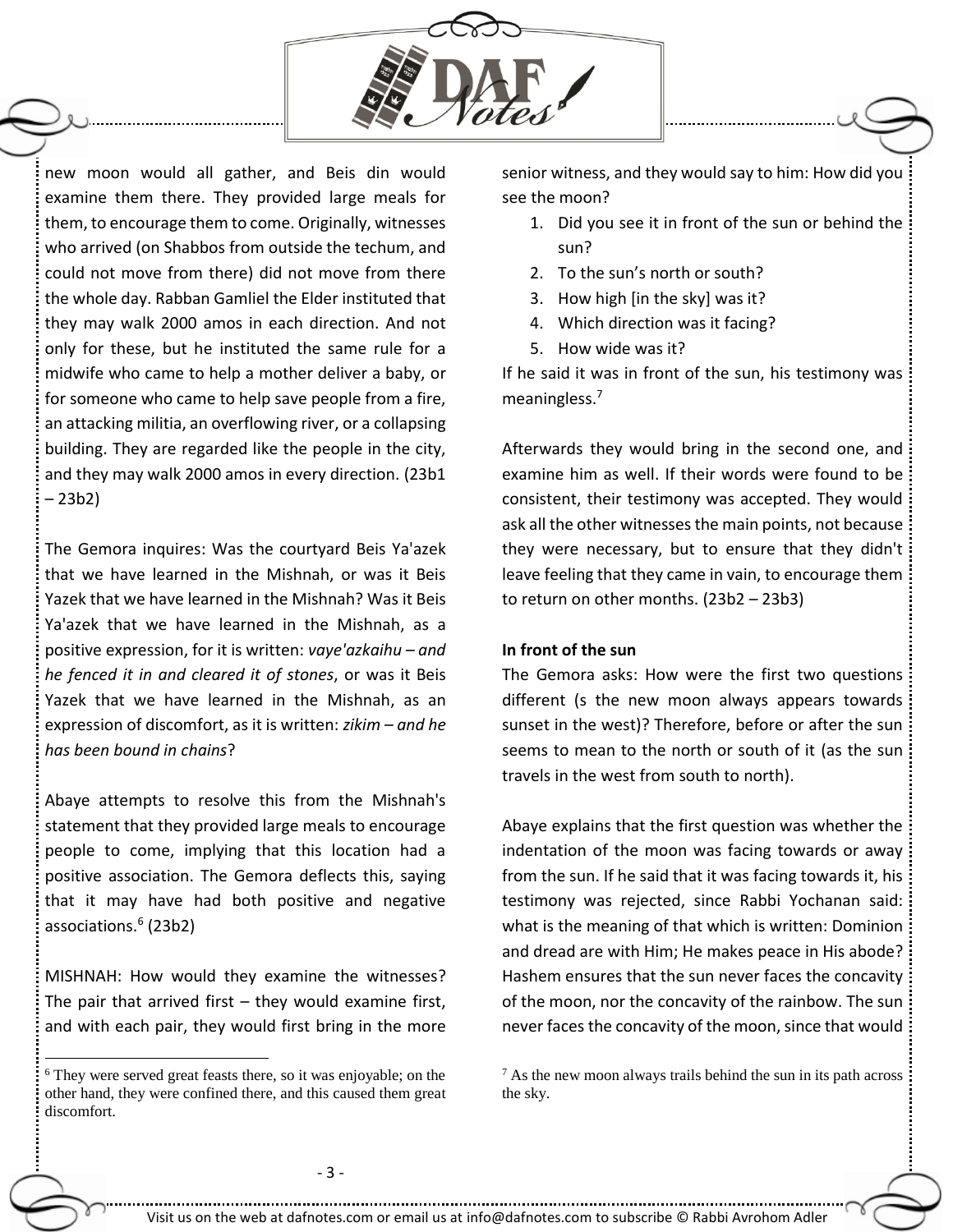

cause the moon to be disheartened (as it is smaller than the sun), and it never faces the concavity of the rainbow, to prevent those who worship the sun from saying that the sun was shooting arrows at those who deny its divinity. (23b3 – 24a1)

#### **INSIGHTS TO THE DAF**

### **WORK ON ROSH CHODESH**

Abaye, in explaining the Gemora's reasoning as to why they didn't institute to light the torches only on the night of the thirty-first is because this would compel the people of Bavel to cease from work for two days in the beginning of Tishrei. Those residing in Bavel would always refrain from work on the thirtieth of Elul since perhaps that day is Rosh Hashanah and if the torches will not be lit until after the thirty-first day, this would force them to abstain from work another day since perhaps Elul had thirty days and the thirty-first day is Rosh Hashanah. This is Rashi's explanation.

Tosfos disagrees and understands the Gemora to be referring to every Rosh Chodesh where there is also a prohibition against working.

Rashi in Megillah (22b) states that the women abstained from performing work on Rosh Chodesh.

Turei Even writes that in the times that the Beis Hamikdosh was in existence, there was a prohibition of refraining from work which applied to the men as well. This was due to the korban mussaf which was offered for all of Klal Yisroel on that day. A person is forbidden from doing work on a day that he brings a korban. The Yerushalmi states that in truth, there should be a prohibition against working every day because of the korban tammid which is offered twice daily on behalf of the entire Klal Yisroel but since it is impossible to exist

if no one is working; the korban tammid was excluded from this halacha. However, a korban offered on Rosh Chodesh or Yom Tov which is not a daily korban would require that a person should abstain from work.

According to this, it would not be necessary to have a new halacha that work is forbidden on Chol Hamoed (Intermediary Days) since there is the korban mussaf offered on that day. The new halacha teaches us that there is a prohibition against working even at night, when there are no korbanos being brought.

Truas Melech (59) applies this principle to answer why a new reason was necessary to forbid women from working on Rosh Chodesh. They are included in the korban just like a man and they should be prohibited from working on account of the korban. He answers that the women accepted Rosh Chodesh like a festival accomplished that they will refrain from working even at night when the korban cannot be offered.

The Biur Halacha (417) cites Rav Yaakov Emden in sefer Mor U'ktziah that there is no prohibition against a woman working during the night of Rosh Chodesh. Biur Halacha writes that he is unsure as to what the practicing custom is.

The Biur Halacha is also unsure if the prohibition against working on Rosh Chodesh is an established custom and the women are obligated not to work on Rosh Chodesh or is it just that a woman who abstains from work is fulfilling a nice custom.

## **STRICT RULING EVEN ON A RABBINIC PROHIBITION**

Abaye, in explaining the Gemora's reasoning as to why they didn't institute to light the torches only on the night of the thirty-first is because this would compel the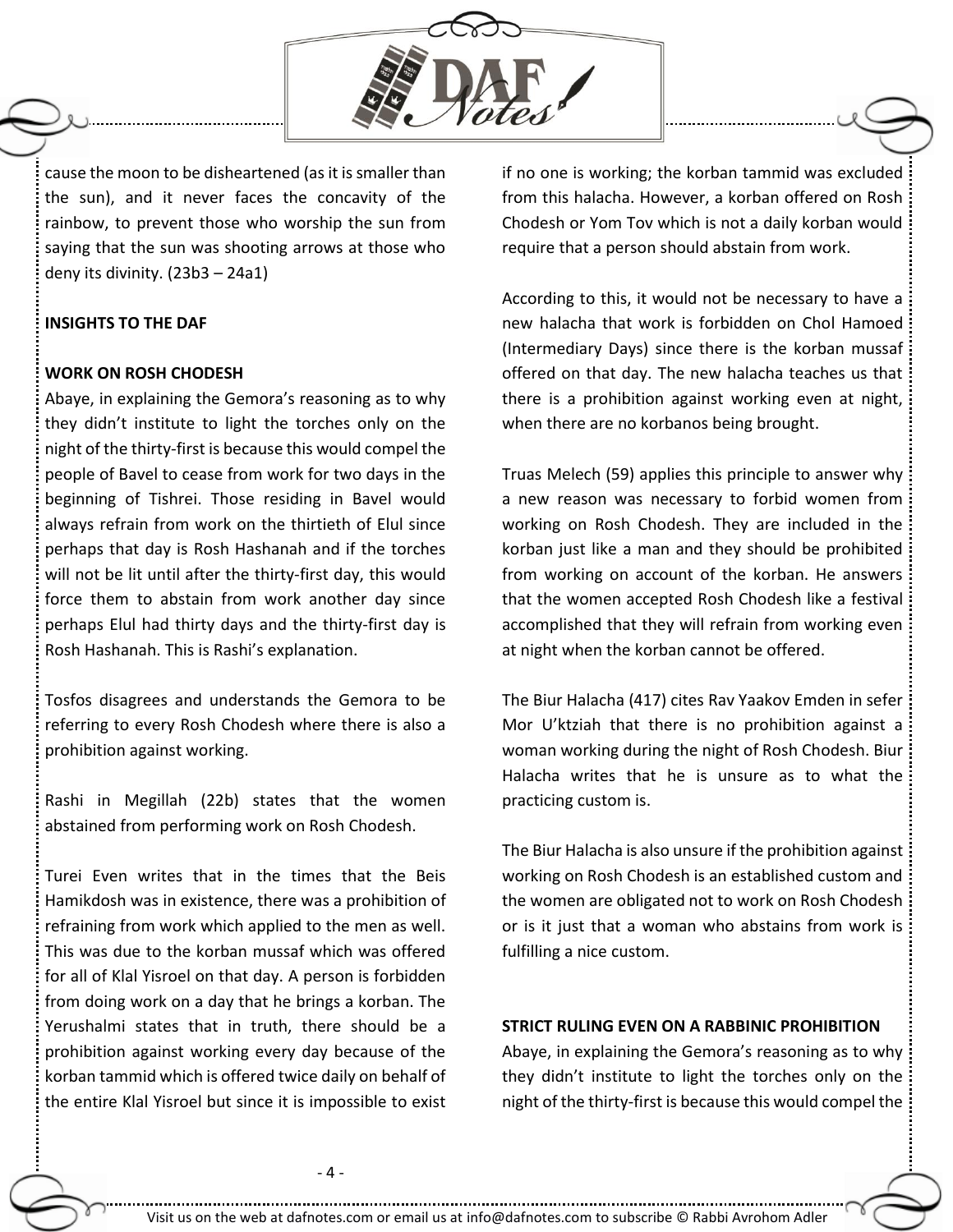

people of Bavel to cease from work for two days in the beginning of Tishrei. Those residing in Bavel would always refrain from work on the thirtieth of Elul since perhaps that day is Rosh Hashanah and if the torches will not be lit until after the thirty-first day, this would force them to abstain from work another day since perhaps Elul had thirty days and the thirty-first day is Rosh Hashanah. This is Rashi's explanation.

Tosfos disagrees and understands the Gemora to be referring to every Rosh Chodesh where there is also a prohibition against working.

Turei Even asks that since the prohibition against performing work on Rosh Chodesh is only Rabbinic, shouldn't we act leniently and allow those that are in doubt regarding the actual day of Rosh Chodesh to work?

He answers that if we would apply the principle of whenever there is a doubt on a Rabbinic matter, we rule leniently, we would be compelled to act in this manner on both days of Rosh Chodesh since there is a doubt on each day. On each day, we would say that the other day is indeed Rosh Chodesh. It will emerge that the prohibition against working will be uprooted completely. In such a circumstance, we do not apply the principle of ruling leniently.

This logic can be found in the Ran in Pesachim. There is a discussion regarding the four cups of wine that we drink on Pesach night. The Gemora is uncertain if there exists an obligation of reclining by the first two cups or the last two. The ruling is that since there is a doubt, we require one to recline by all four cups.

The Ran asks that since the mitzva of reclining by the drinking of the four cups is only Rabbinic, shouldn't we act leniently? He answers that if we would indeed act leniently, we would be forced to rule that there is no obligation to lean by the first two cups or the last two cups which would result in the mitzva being uprooted completely. The principle of acting leniently does not apply in such situations.

#### **TECHUM BOUNDARY FOR THE WITNESSES**

The Halacha on Shabbos is that if one leaves the techum boundary (2000 amos), he is forbidden from taking even one step. Rabban Gamliel instituted that if the witnesses traveled on Shabbos beyond their techum boundary to come to Beis Din, they are still permitted to travel 2000 amos in any direction. This was established in order that the witnesses should be willing to come and testify and not be confined to one specific area the entire Shabbos.

The Minchos Chinuch (24) writes that it is obvious to him that Rabban Gamliel's decree was limited to the Rabbinic techum boundary. If one traveled further than 2000 amos to come to Beis Din he can then walk 2000 amos in any direction. However, if one traveled beyond three parsaos, which is the Biblical techum boundary, he will not be permitted to take even one step. The Chachomim are not able to uproot a Biblical prohibition by allowing positive action of walking beyond his boundary. Rabban Gamliel's decree was still regarded as an accomplishment since most of the witnesses came from within the Rabbinic techum boundary. The Ritva in our Mishnah has the same viewpoint as well.

The Ramban in Eruvin (43) disagrees and maintains that Rabban Gamliel's decree applied even to those that traveled further than the Biblical techum boundary. He proves this from the Mishnah which states that the witnesses can travel on Shabbos the entire night and